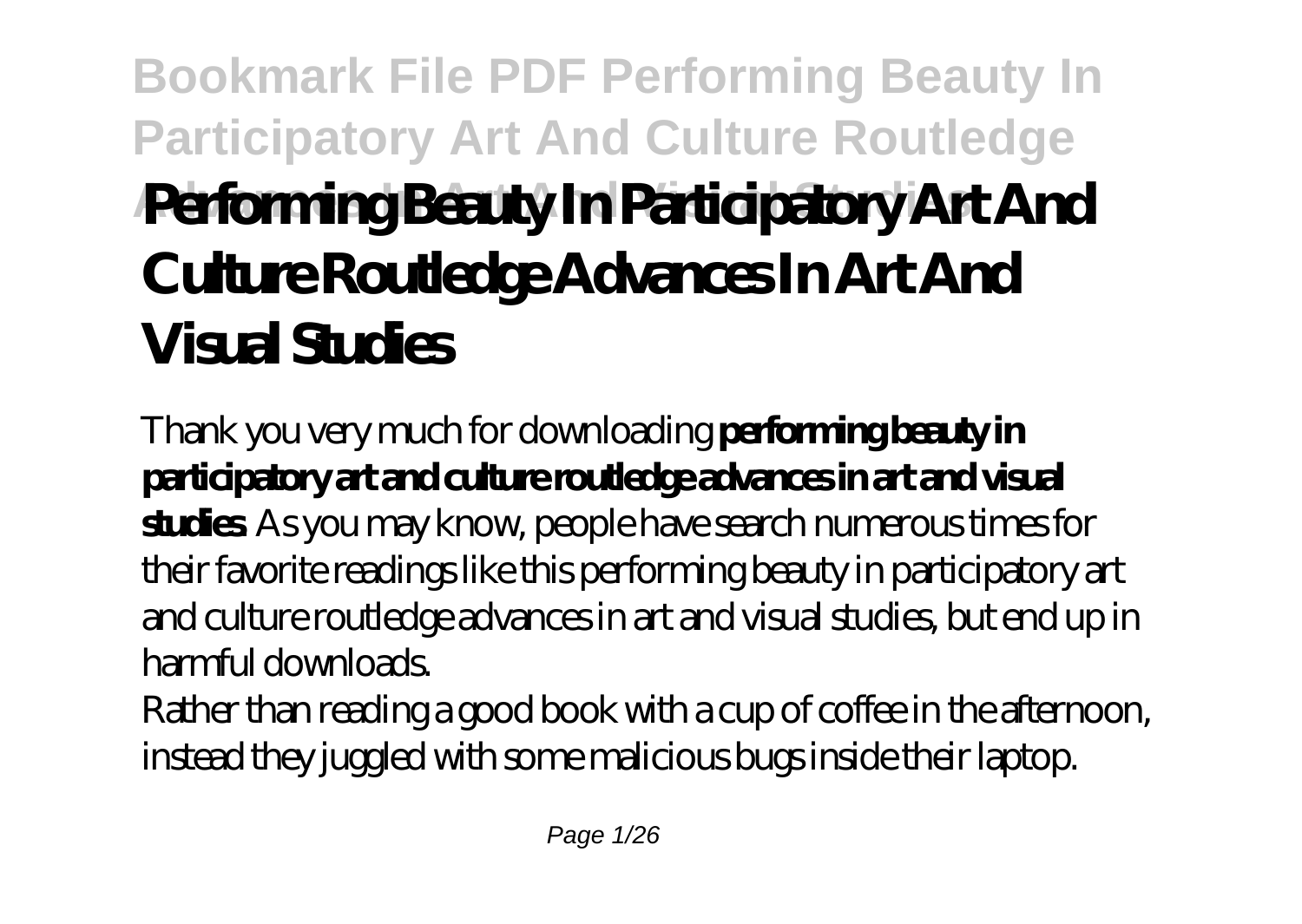### **Bookmark File PDF Performing Beauty In Participatory Art And Culture Routledge**

**Advances In Art And Visual Studies** performing beauty in participatory art and culture routledge advances in art and visual studies is available in our book collection an online access to it is set as public so you can get it instantly.

Our books collection hosts in multiple countries, allowing you to get the most less latency time to download any of our books like this one. Merely said, the performing beauty in participatory art and culture routledge advances in art and visual studies is universally compatible with any devices to read

Artists' Book in Practice *Performance Art, Participation, and Engagement - Attention-Lecture #7* Claire Bishop's "Participation and Spectacle: Where Are We Now?" *Jordan Peterson: On Great Books and Works of Art* **What is PARTICIPATORY ART? What does PARTICIPATORY ART mean? PARTICIPATORY ART meaning** Page 2/26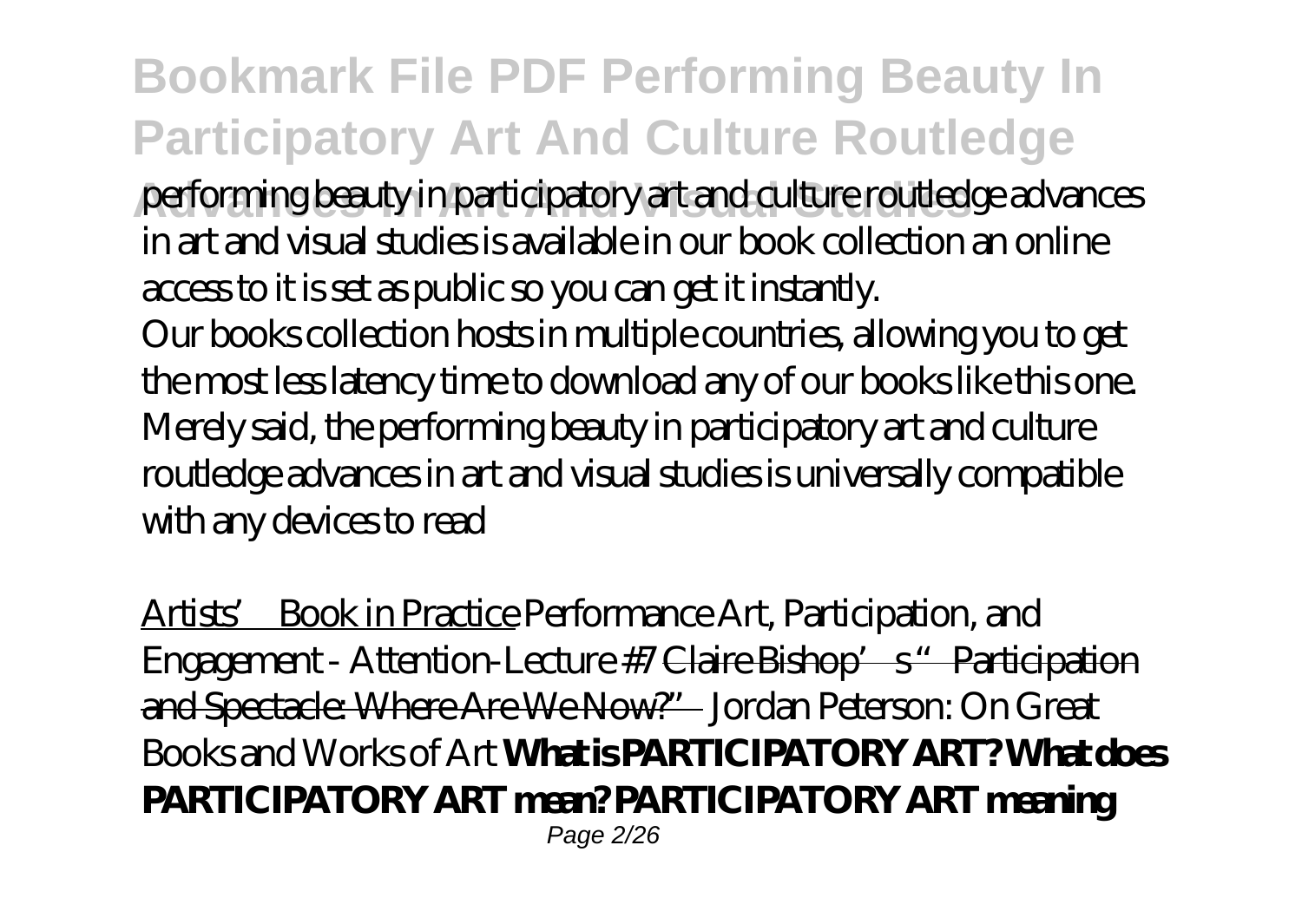**Bookmark File PDF Performing Beauty In Participatory Art And Culture Routledge Advances In Art And Visual Studies \u0026 explanation** Participatory Art: Inspirations for advocacy and activism Participatory Arts : Crafting Social Change (Hull House) TEDxBlackRockCity - David Koren - FIGMENT: Participatory Art in the Public Realm **Spheres of Meaning: An Exhibition of Artists' Books| Art Loft 807 Segment Participatory Arts: Angela Oliver** Keynote by WAFAA BILAL: Participatory Art, Multiple Platforms *'Meet The Artist' (No:1) | Cas Holmes | Mixed Media Textile Artist | Tea Flora Tales Exhibition* Book presentation: Dialogical Interventions - Art in the Social Realm **This art reminds Canada of our history of slavery** Implementing SAFe® Lean Portfolio Management for Executives Sustaining Seas: Roundtable and Book Launch The future of performing arts and culture in Europe after the Covid-19 crisis *Verso Live: Leslie Kern and Shiromi Pinto with Christine Murray* **The necessity of Performance | Lia Haraki | TEDxPatras Messiah** Page 3/26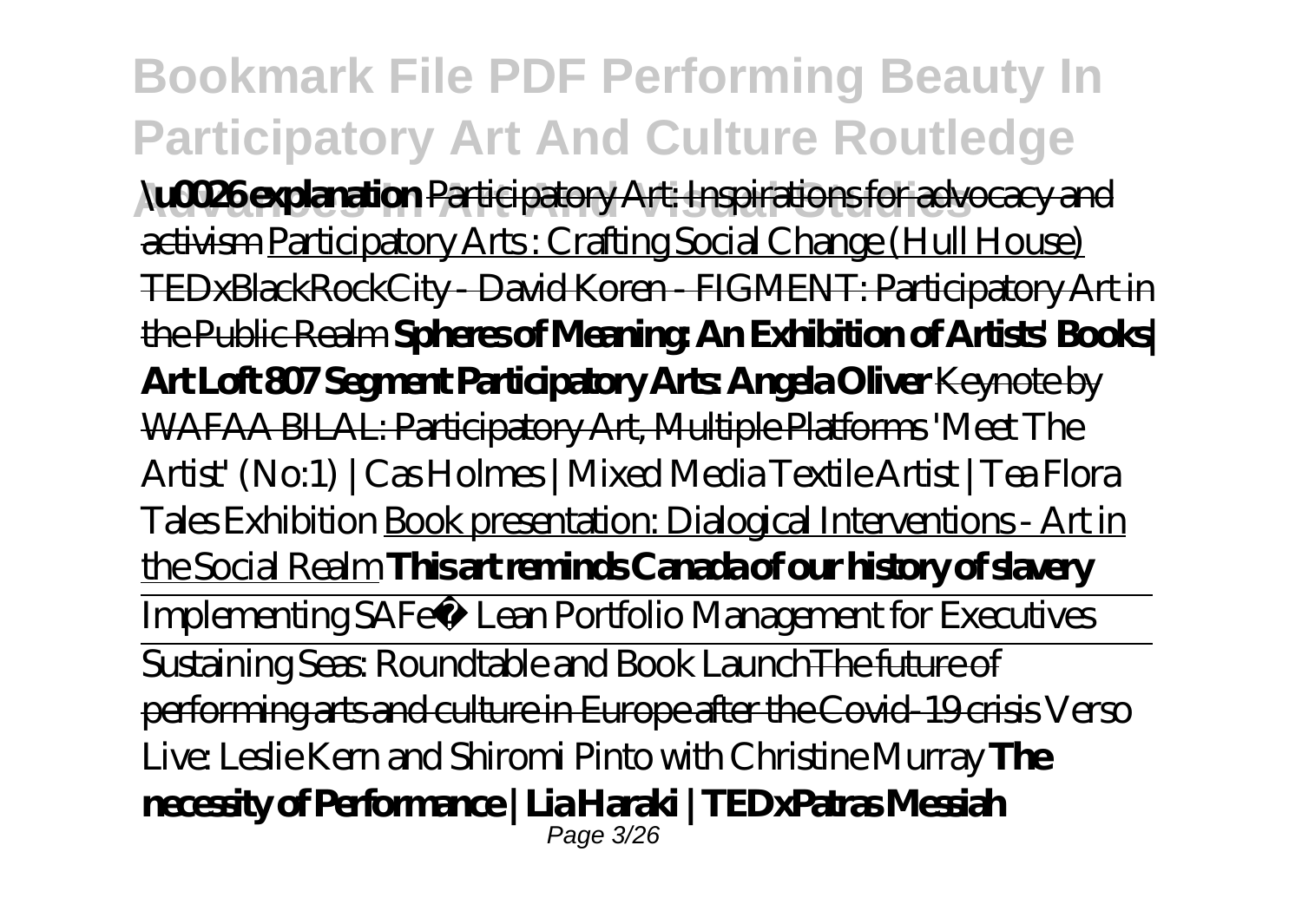**Bookmark File PDF Performing Beauty In Participatory Art And Culture Routledge breconcert lecture 2020** Performing Beauty In Participatory Art After considering established theories of beauty, for example, Plato, Alison, Hume, Kant, Gadamer and Santayana through to McMahon and Sartwell, Heinrich argues that the experience of beauty in participatory art demands a revised notion of beauty; a conception that accounts for the performative and ludic turn within various art forms and which is, in a broader sense, a notion of beauty suited to a participatory and technology-saturated culture.

Performing Beauty in Participatory Art and Culture on ... After considering established theories of beauty, for example, Plato, Alison, Hume, Kant, Gadamer and Santayana through to McMahon and Sartwell, Heinrich argues that the experience of beauty in participatory art demands a revised notion of beauty; a conception that Page 4/26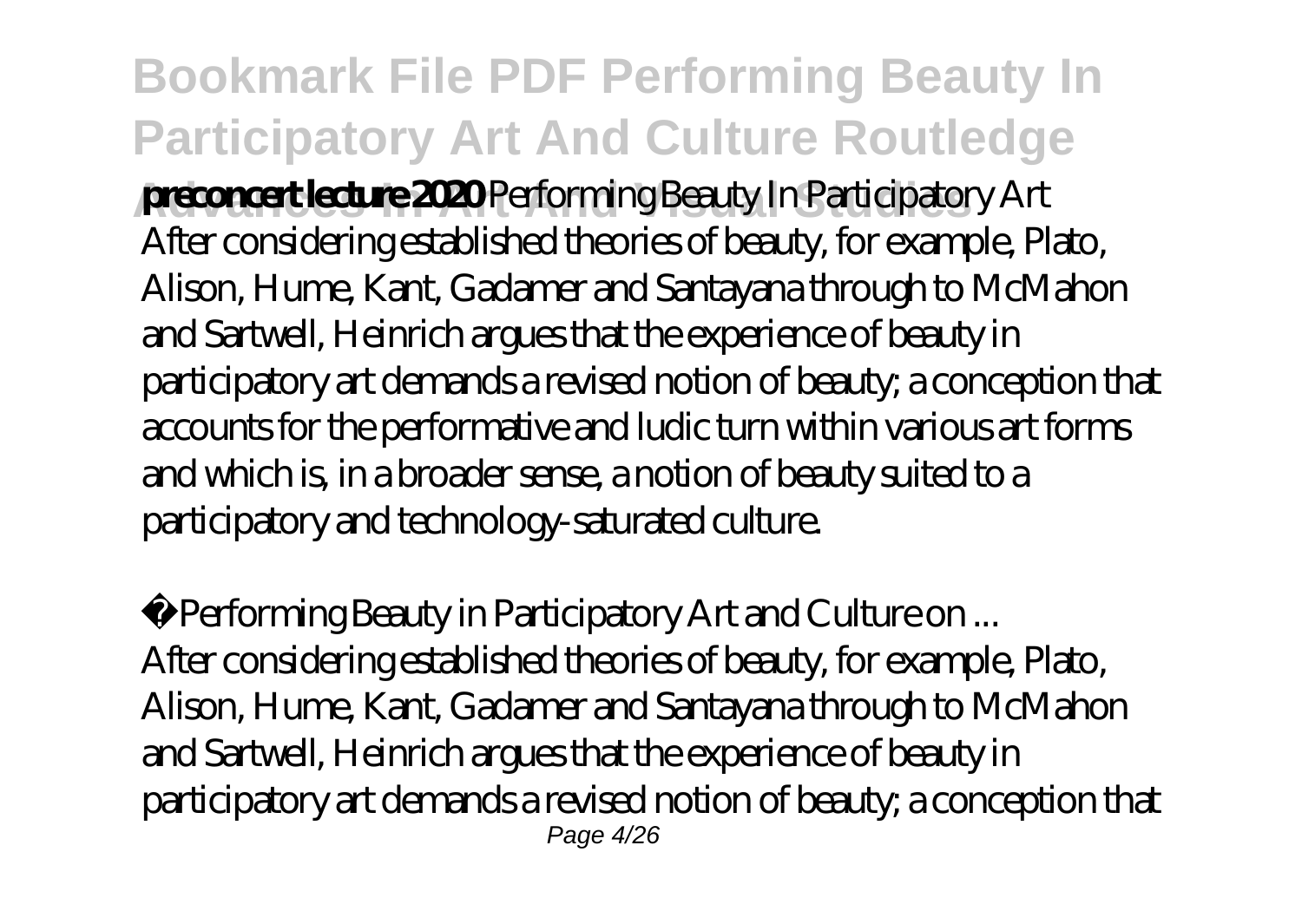**Bookmark File PDF Performing Beauty In Participatory Art And Culture Routledge Advances In Art And Visual Studies** accounts for the performative and ludic turn within various art forms and which is, in a broader sense, a notion of beauty suited to a participatory and technology-saturated culture.

Performing Beauty in Participatory Art and Culture - 1st ... Amazon.com: Performing Beauty in Participatory Art and Culture (Routledge Advances in Art and Visual Studies) (9780415745291): Heinrich, Falk: Books

Amazon.com: Performing Beauty in Participatory Art and ... (PDF) Performing Beauty in Participatory Art and Culture ... ... book

(PDF) Performing Beauty in Participatory Art and Culture ... Taking into consideration established theories of beauty from Plato, Page 5/26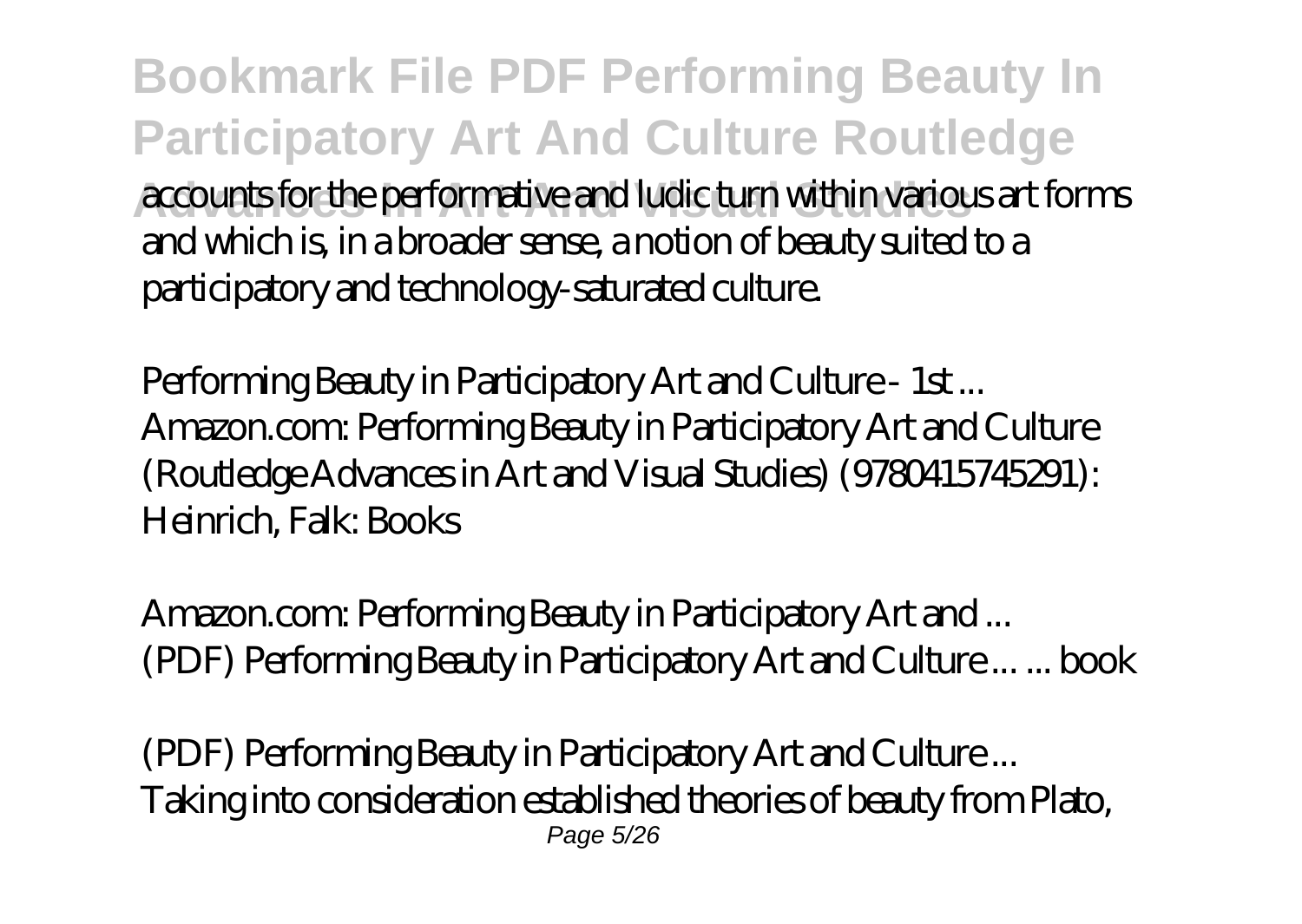**Bookmark File PDF Performing Beauty In Participatory Art And Culture Routledge Advances In Art And Visual Studies** Hume, Kant, Mothersill, and Gadamer, Heinrich argues that the experience of beauty in participatory art demands a revised notion of beauty that accounts for the performative and ludic turn within various art forms and, in a broader sense, within a technology-saturated culture.

Performing beauty in participatory art and culture (Book ... After considering established theories of beauty, for example, Plato, Alison, Hume, Kant, Gadamer and Santayana through to McMahon and Sartwell, Heinrich argues that the experience of beauty in participatory art demands a revised notion of beauty; a conception that accounts for the performative and ludic turn within various art forms and which is, in a broader sense, a notion of beauty suited to a participatory and technology-saturated culture. Page 6/26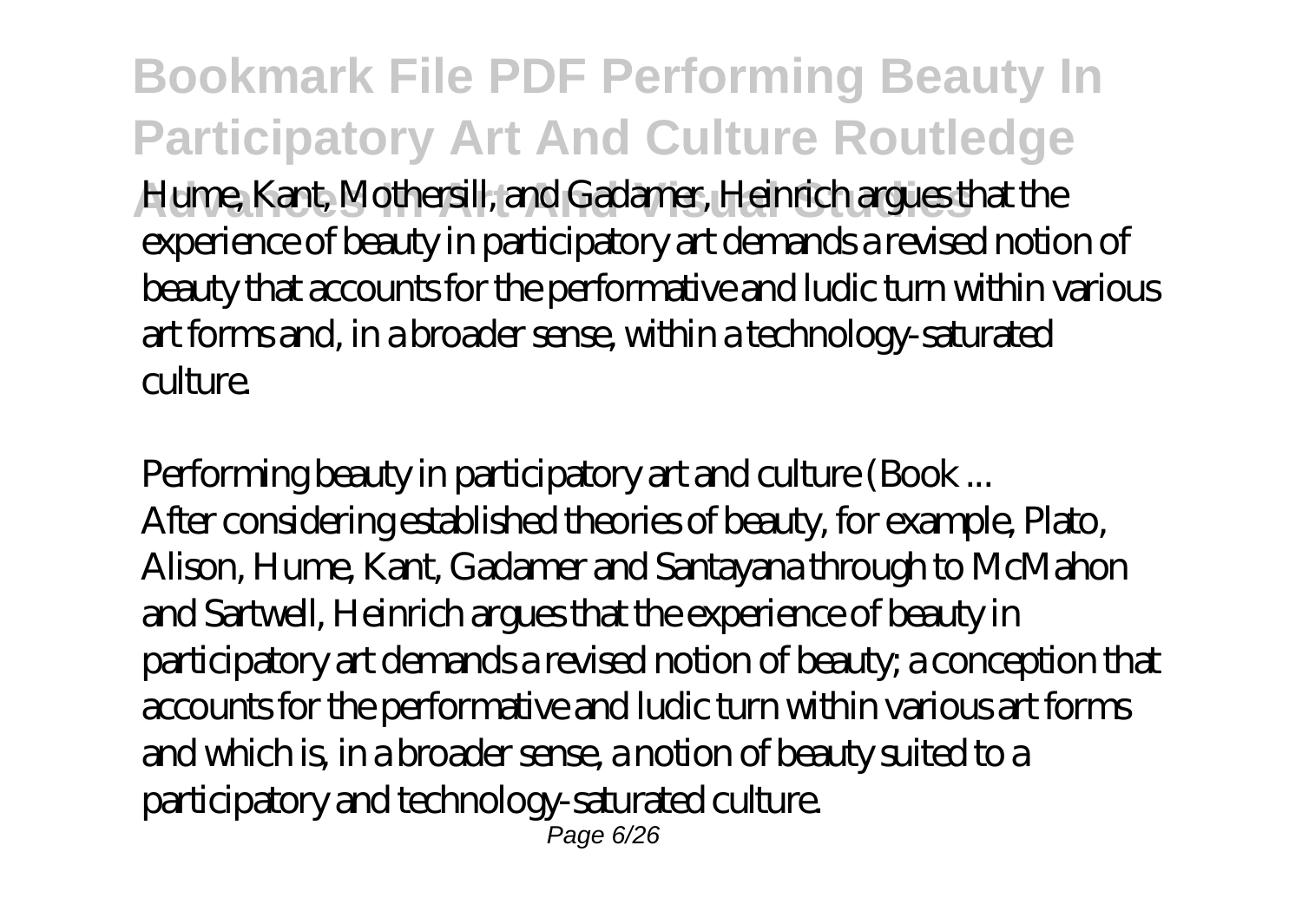**Bookmark File PDF Performing Beauty In Participatory Art And Culture Routledge Advances In Art And Visual Studies** [PDF/eBook] Performing Beauty In Participatory Art And ... Request PDF | Performing beauty in participatory art and culture | This book investigates the notion of beauty in participatory art, an interdisciplinary form that necessitates the audience's...

Performing beauty in participatory art and culture ... Performing Beauty in Participatory Art and Culture by Falk Heinrich, 9780415745291, available at Book Depository with free delivery worldwide.

Performing Beauty in Participatory Art and Culture : Falk ... Performing Beauty in Participatory Art and Culture By Falk Heinrich. This book investigates the notion of beauty in participatory art, an Page 7/26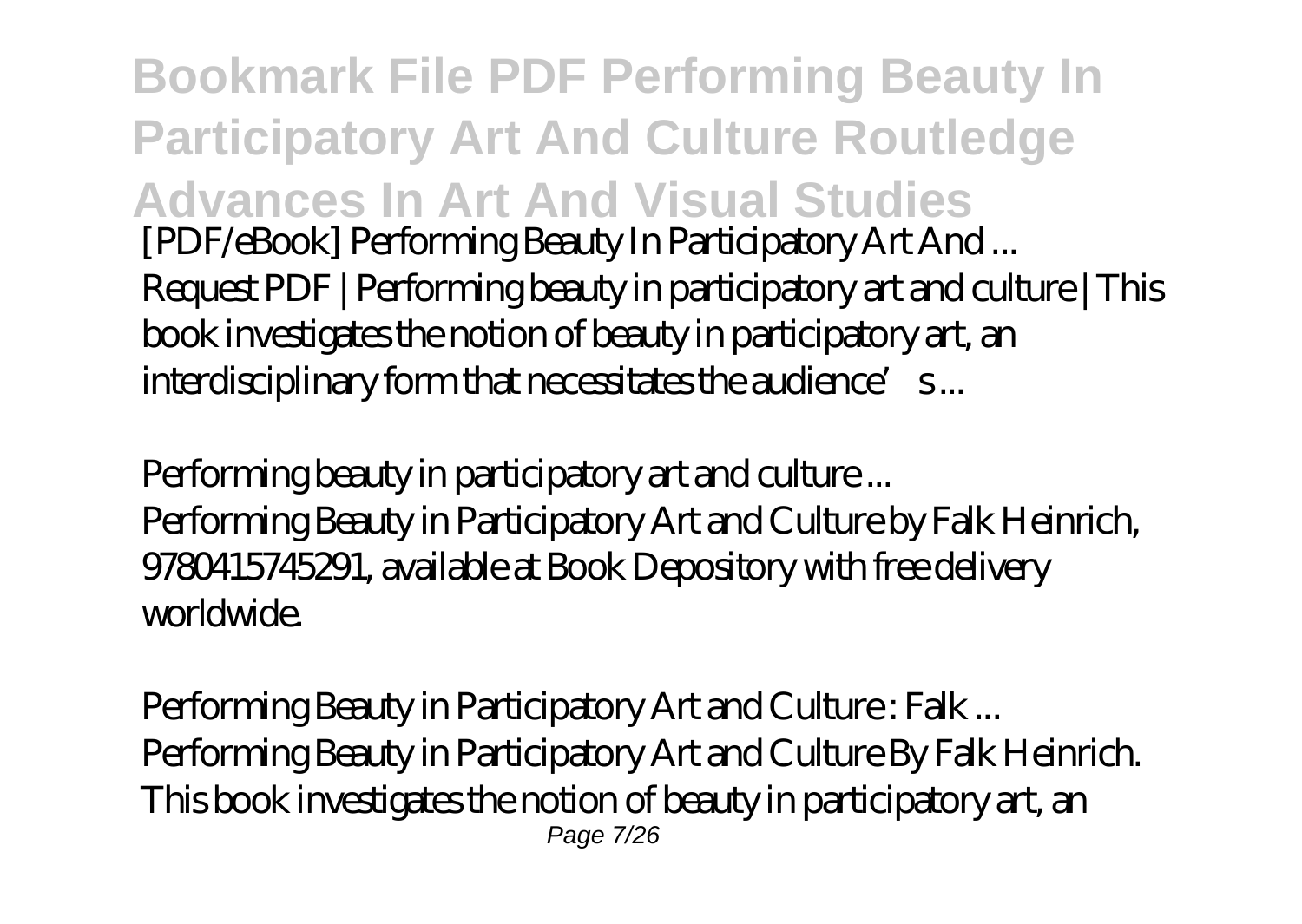**Bookmark File PDF Performing Beauty In Participatory Art And Culture Routledge** interdisciplinary form that necessitates the audience's is agential participation and that is often seen in interactive art and technologydriven media installations.

Performing Beauty in Participatory Art and Culture By Falk ... Performing Beauty In Participatory Art And Culture Routledge Advances In Art And Visual Studies As recognized, adventure as capably as experience more or less lesson, amusement, as well as contract can be gotten by just checking out a books performing beauty in participatory art and culture routledge advances in art and visual studies as a consequence it is not directly done, you could allow even more in this area this life, not far off from the world.

Performing Beauty In Participatory Art And Culture ... Page 8/26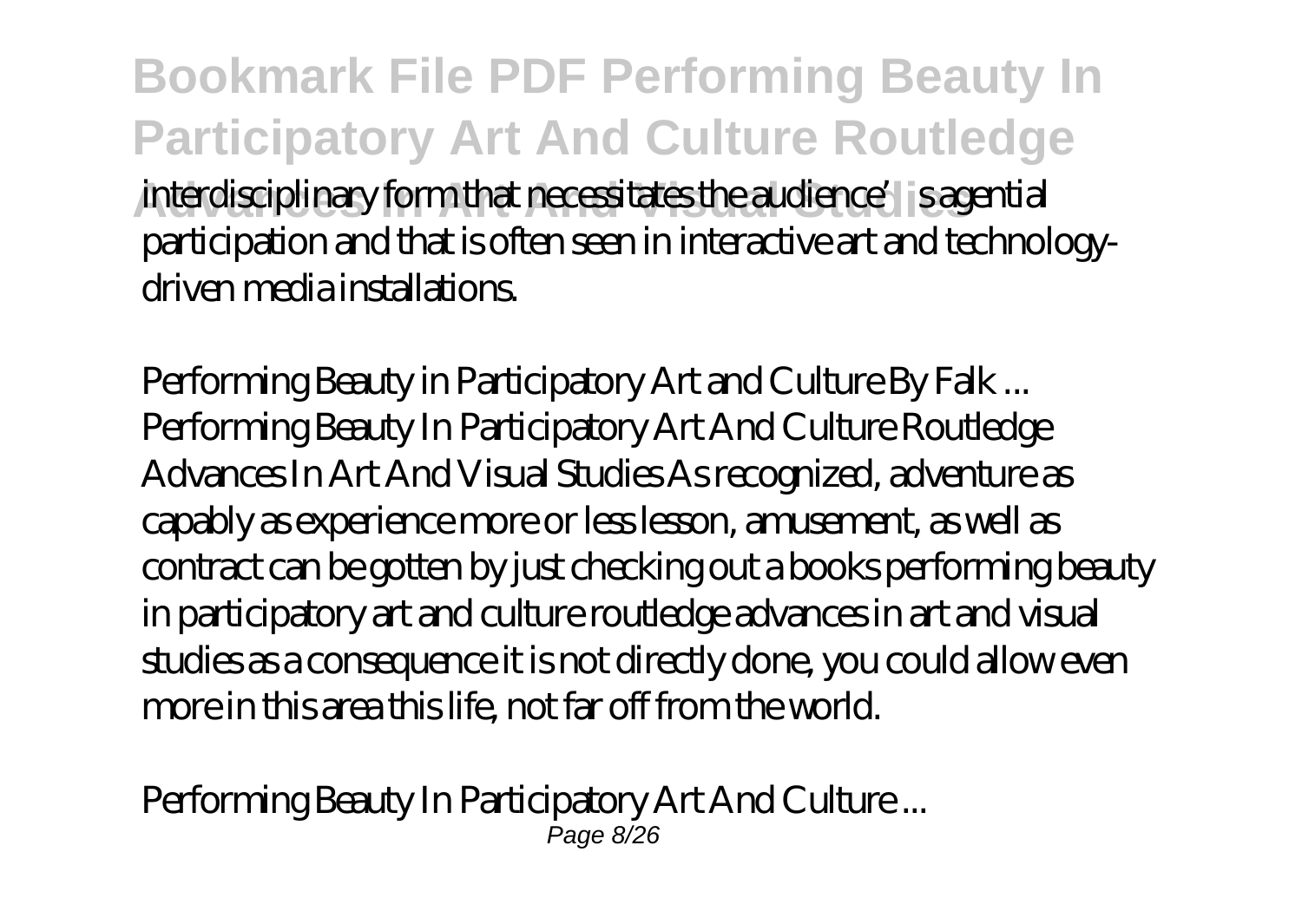**Bookmark File PDF Performing Beauty In Participatory Art And Culture Routledge** After considering established theories of beauty, for example, Plato, Alison, Hume, Kant, Gadamer and Santayana through to McMahon and Sartwell, Heinrich argues that the experience of beauty in participatory art demands a revised notion of beauty; a conception that accounts for the performative and ludic turn within various art forms and which is, in a broader sense, a notion of beauty suited to a participatory and technology-saturated culture.

Performing Beauty in Participatory Art and Culture eBook ... Participatory art has its origins in the futurist and dada performances of the early twentieth century, which were designed to provoke, scandalise and agitate the public. In the late 1950s the artist Allan Kaprow devised performances called happenings, in which he would coerce the audience into participating in the experience. ... Page 9/26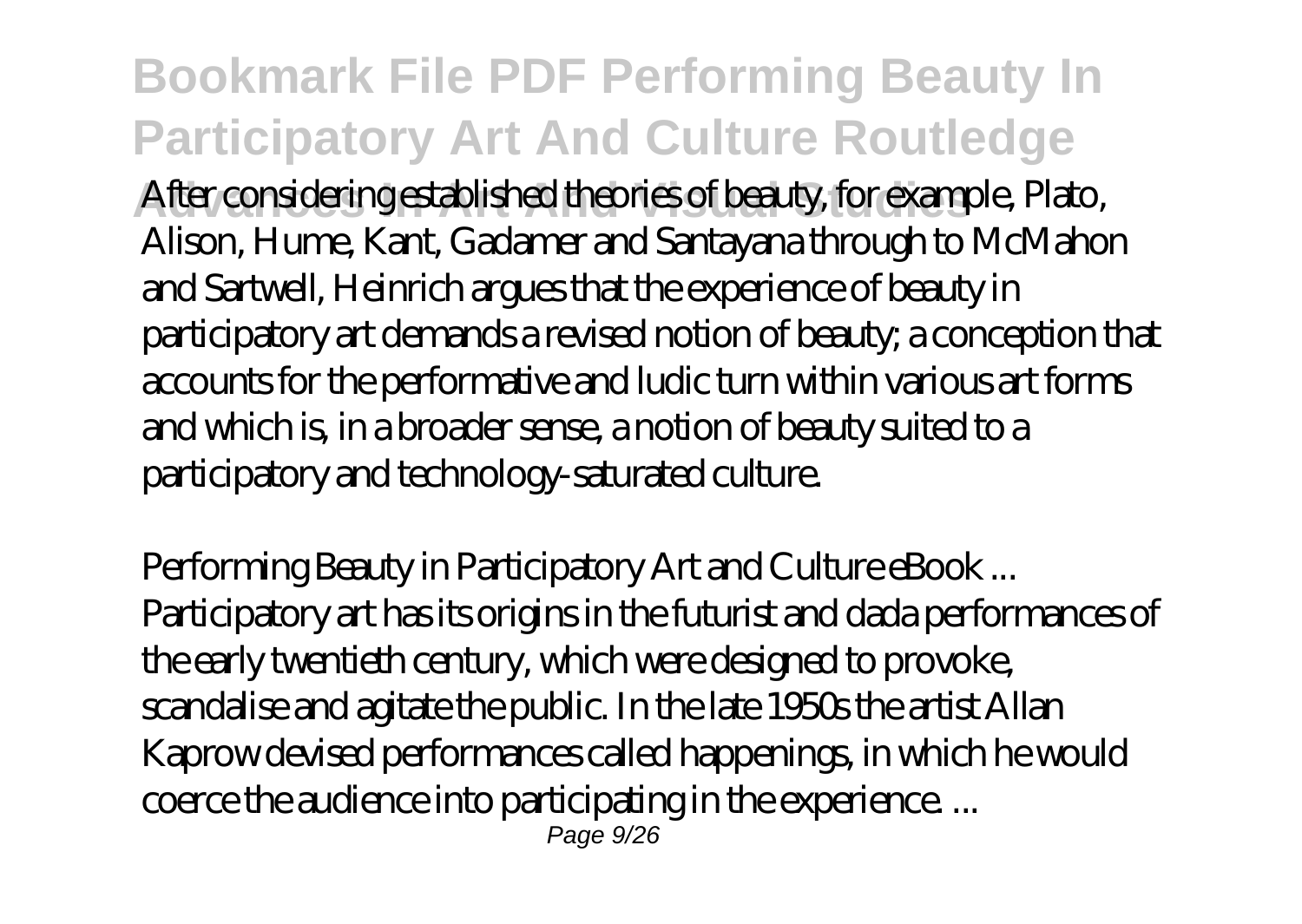**Bookmark File PDF Performing Beauty In Participatory Art And Culture Routledge Advances In Art And Visual Studies** Participatory art - Art Term | Tate Download PDF: Sorry, we are unable to provide the full text but you may find it at the following location(s): http://vbn.aau.dk/da/publicati... (external link) http ...

Performing Beauty in Participatory Art and Culture - CORE advances in art and visual studies 1st edition by heinrich falk 2014 hardcover on amazoncom free shipping on qualifying offers we pay for performing beauty in participatory art and culture routledge advances in art and visual studies and numerous books collections from fictions to scientific research in any way in the midst of them is this performing beauty in participatory art and culture routledge advances in art and visual studies that can be your partner performing beauty in ... Page 10/26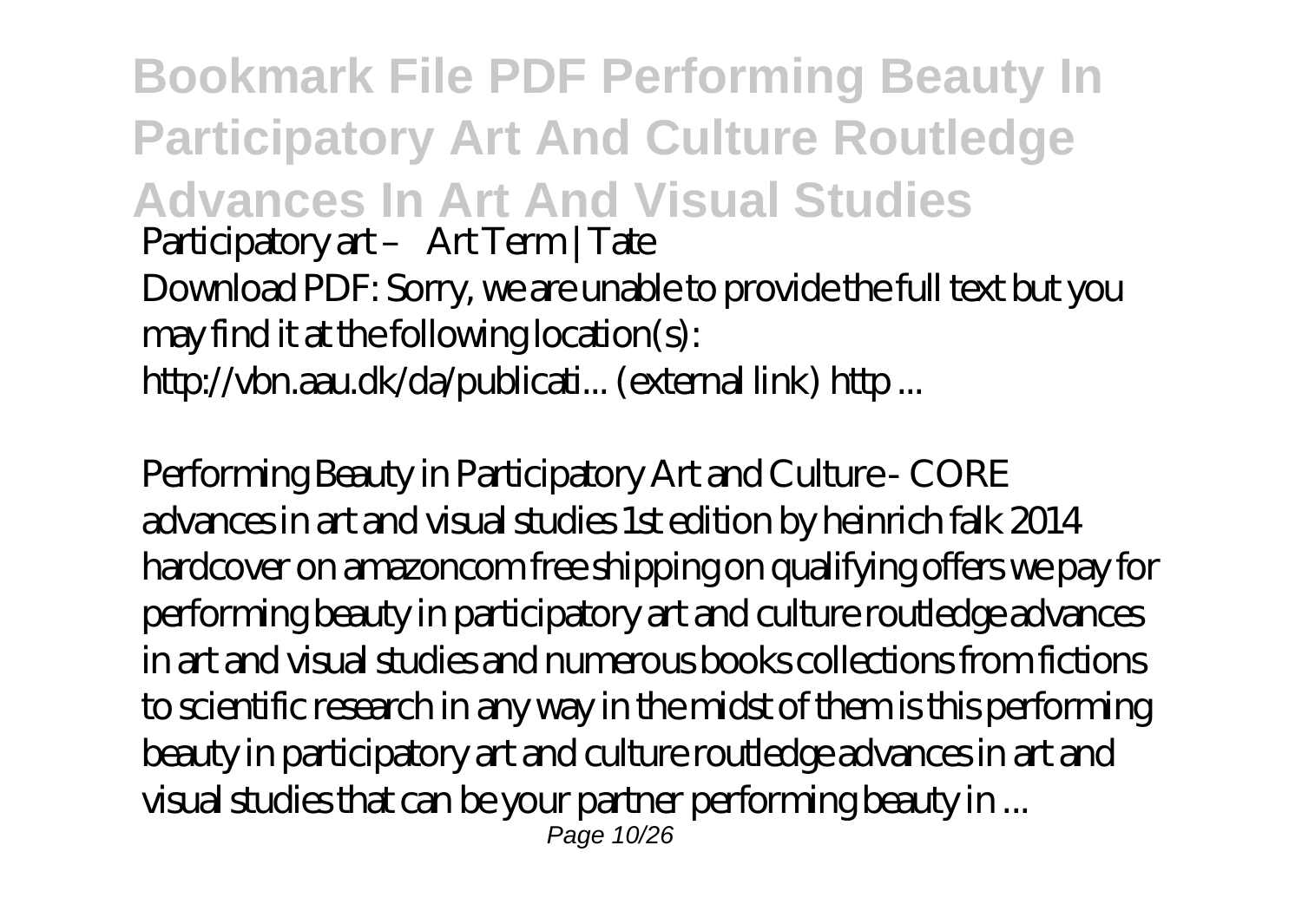**Bookmark File PDF Performing Beauty In Participatory Art And Culture Routledge Advances In Art And Visual Studies** Performing Beauty In Participatory Art And Culture ...

participatory arts, past and present, have contributed to and sustained community well-being. Our objectives were to identify 1 'There are two aspects of wellbeing, feeling good and functioning well and both of these are an important part of being healthy.' (Liverpool Year of Health and Wellbeing 2010, www.2010healthandwellbeing.org.uk) 2 The Young Foundation explicitly links well-being to ...

Participatory Arts and Well-being:Past and Present Practices A performance, event, or situation considered as art, especially those initiated by the artists group Fluxus in the early 1960s. Such events are often planned, but involve elements of improvisation, may take place in any location, are multidisciplinary, and frequently involve audience Page 11/26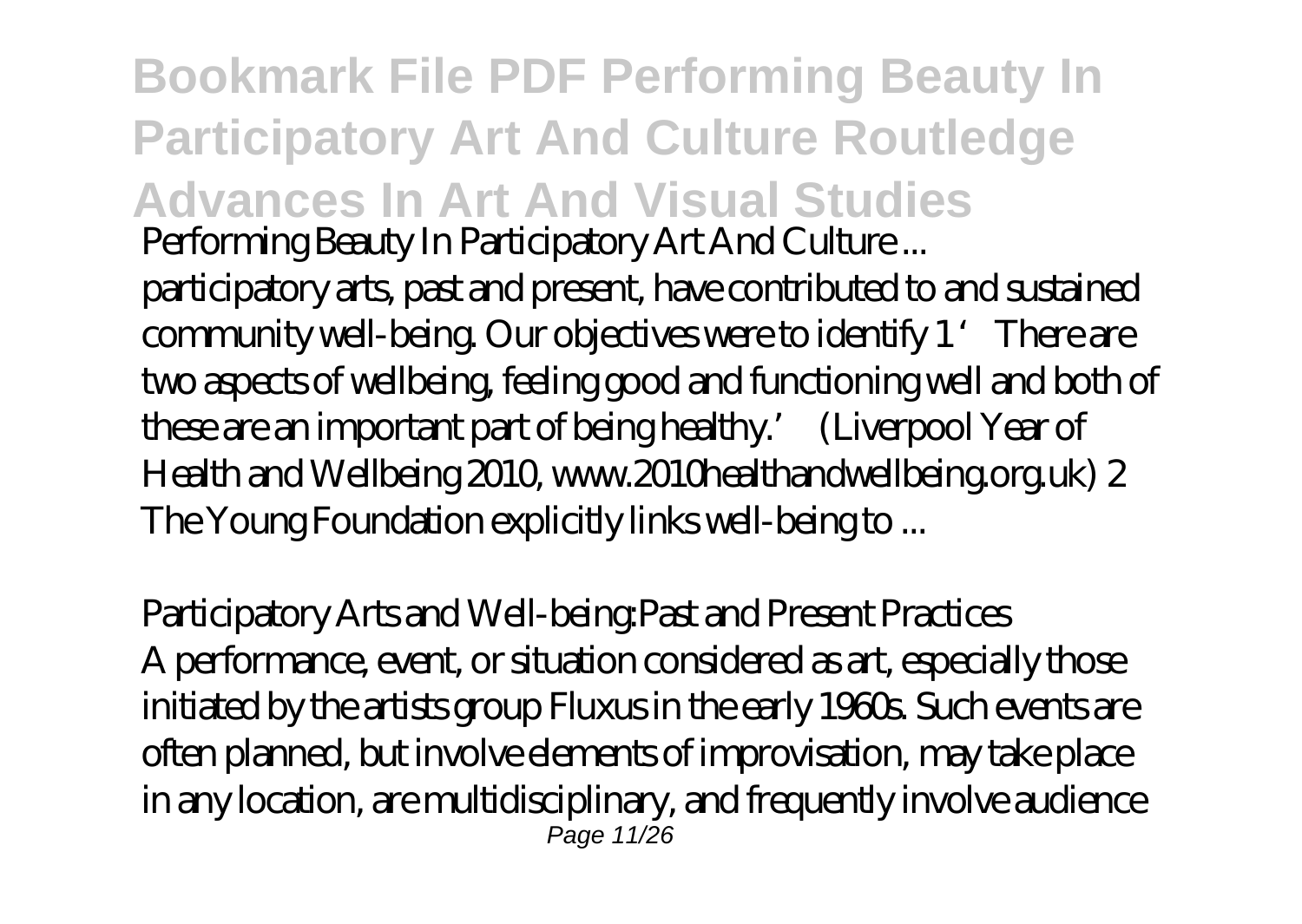#### **Bookmark File PDF Performing Beauty In Participatory Art And Culture Routledge Advances In Art And Visual Studies** participation.

MoMA | Participation and Audience Involvement Participatory art is an approach to making art which engages public participation in the creative process, letting them become co-authors, editors, and observers of the work. This type of art is incomplete without viewers' physical interaction. It intends to challenge the dominant form of making art in the West, in which a small class of professional artists make the art while the public takes ...

Participatory art - Wikipedia

People went to see beauty, find inspiration, experience uplift, sometimes in a spiritual sort of way. ... experiences to interactive or participatory experiences, from art that is hanging on the ... Page 12/26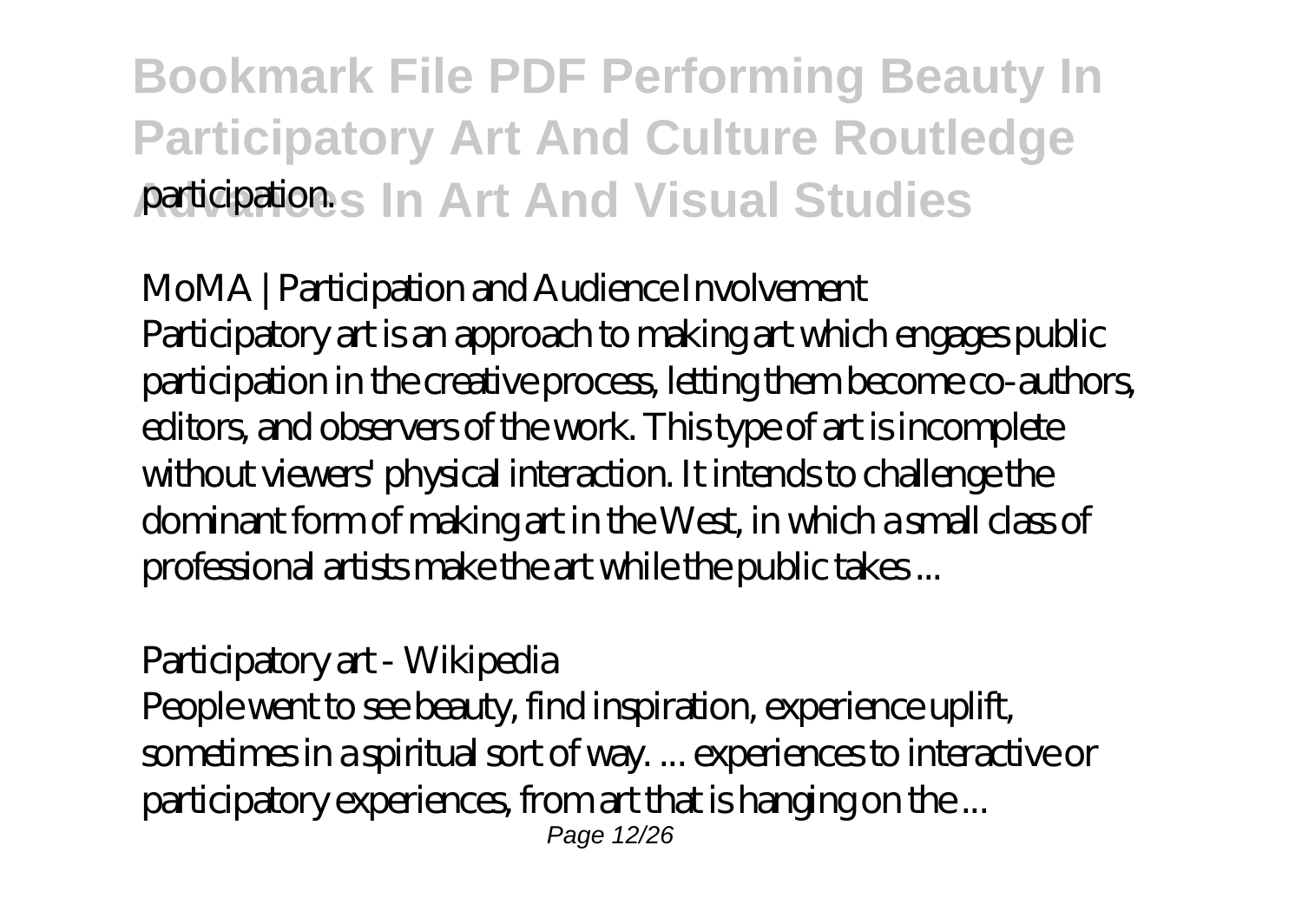**Bookmark File PDF Performing Beauty In Participatory Art And Culture Routledge Advances In Art And Visual Studies** Opinion | High Culture Goes Hands-On - The New York Times Claire Bishop is Associate Professor in the History of Art department at the CUNY Graduate Center, New York. She is the author of Installation Art: A Critical History; Artificial Hells: Participatory Art and the Politics of Spectatorship; and editor of Participation. in 2008 she co-curated the exhibition "Double Agent" at the ICA.She is a regular contributor to Artforum, October, Tate Etc ...

This book investigates the notion of beauty in participatory art, an interdisciplinary form that necessitates the audience's agential participation and that is often seen in interactive art and technology-Page 13/26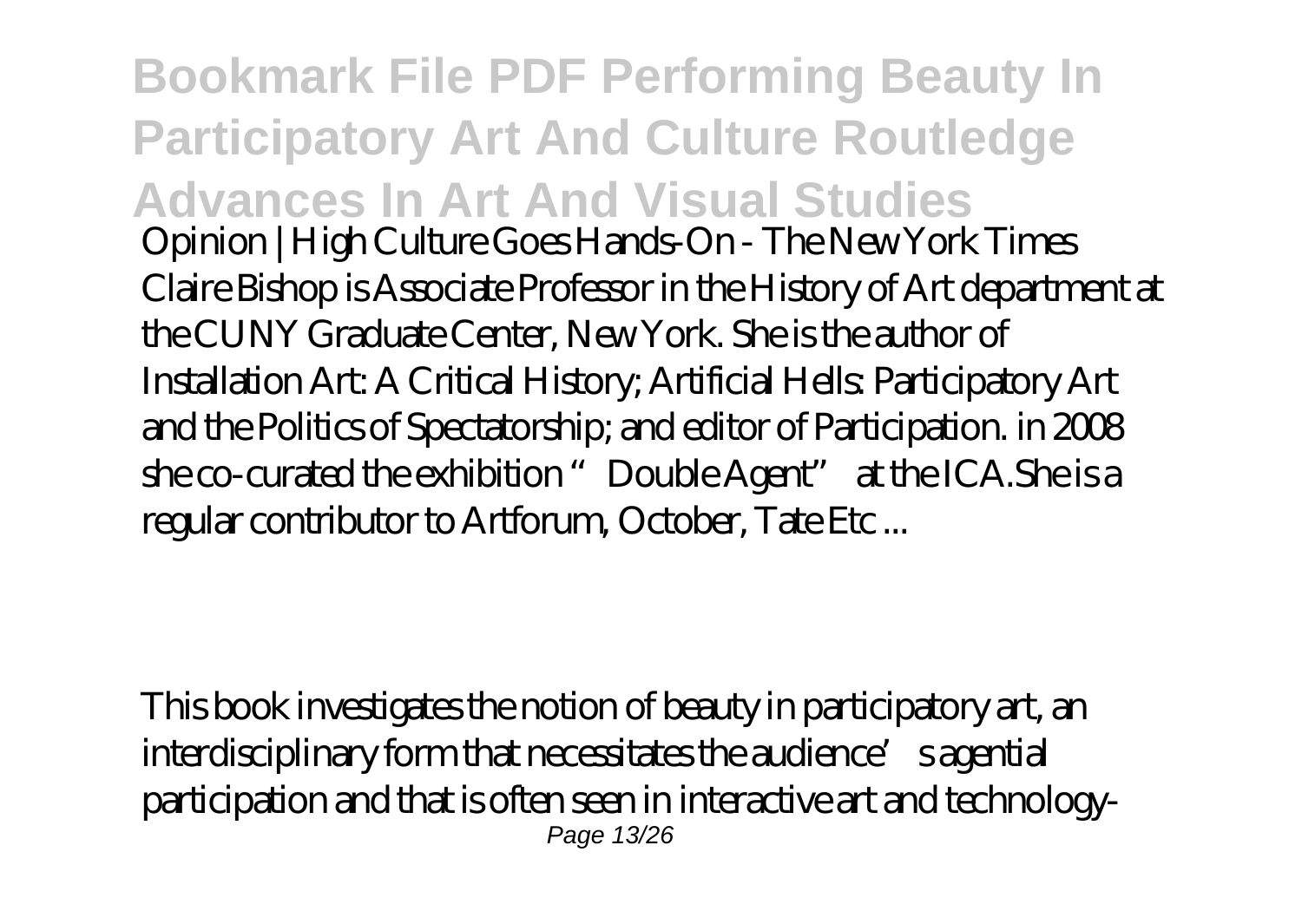**Bookmark File PDF Performing Beauty In Participatory Art And Culture Routledge Advances In Art And Visual Studies** driven media installations. After considering established theories of beauty, for example, Plato, Alison, Hume, Kant, Gadamer and Santayana through to McMahon and Sartwell, Heinrich argues that the experience of beauty in participatory art demands a revised notion of beauty; a conception that accounts for the performative and ludic turn within various art forms and which is, in a broader sense, a notion of beauty suited to a participatory and technology-saturated culture. Through case studies of participatory art, he provides an art-theoretical approach to the concept of performative beauty; an approach that is then applied to the wider context of media and design artefacts.

This book investigates the notion of beauty in participatory art, an interdisciplinary form that necessitates the audience's agential participation and that is often seen in interactive art and technology-Page 14/26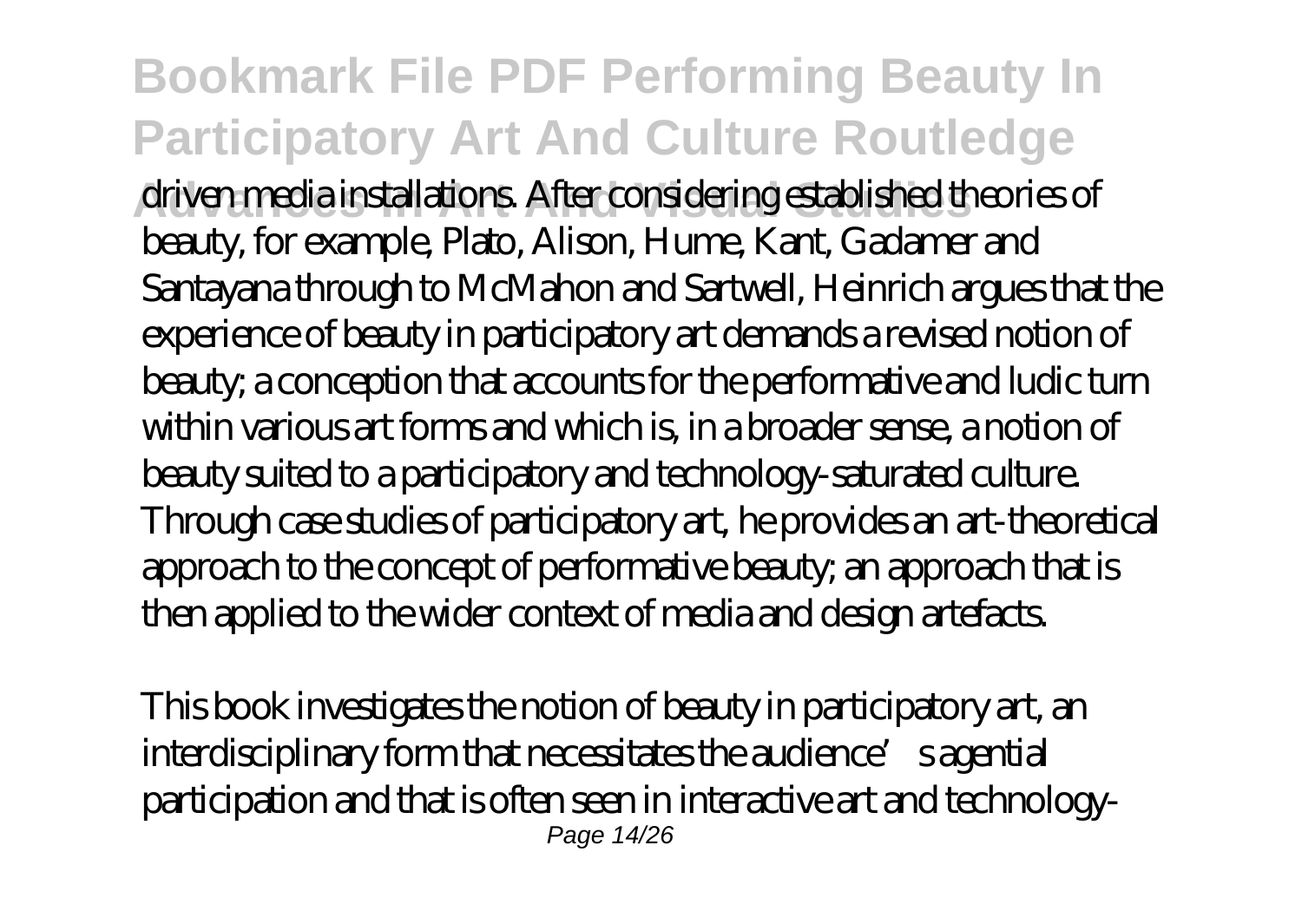**Bookmark File PDF Performing Beauty In Participatory Art And Culture Routledge Advances In Art And Visual Studies** driven media installations. After considering established theories of beauty, for example, Plato, Alison, Hume, Kant, Gadamer and Santayana through to McMahon and Sartwell, Heinrich argues that the experience of beauty in participatory art demands a revised notion of beauty; a conception that accounts for the performative and ludic turn within various art forms and which is, in a broader sense, a notion of beauty suited to a participatory and technology-saturated culture. Through case studies of participatory art, he provides an art-theoretical approach to the concept of performative beauty; an approach that is then applied to the wider context of media and design artefacts.

This book engages debates in current art criticism concerning the turn toward participatory works of art. In particular, it analyzes ludic participation, in which play and games are used organizationally so Page 15/26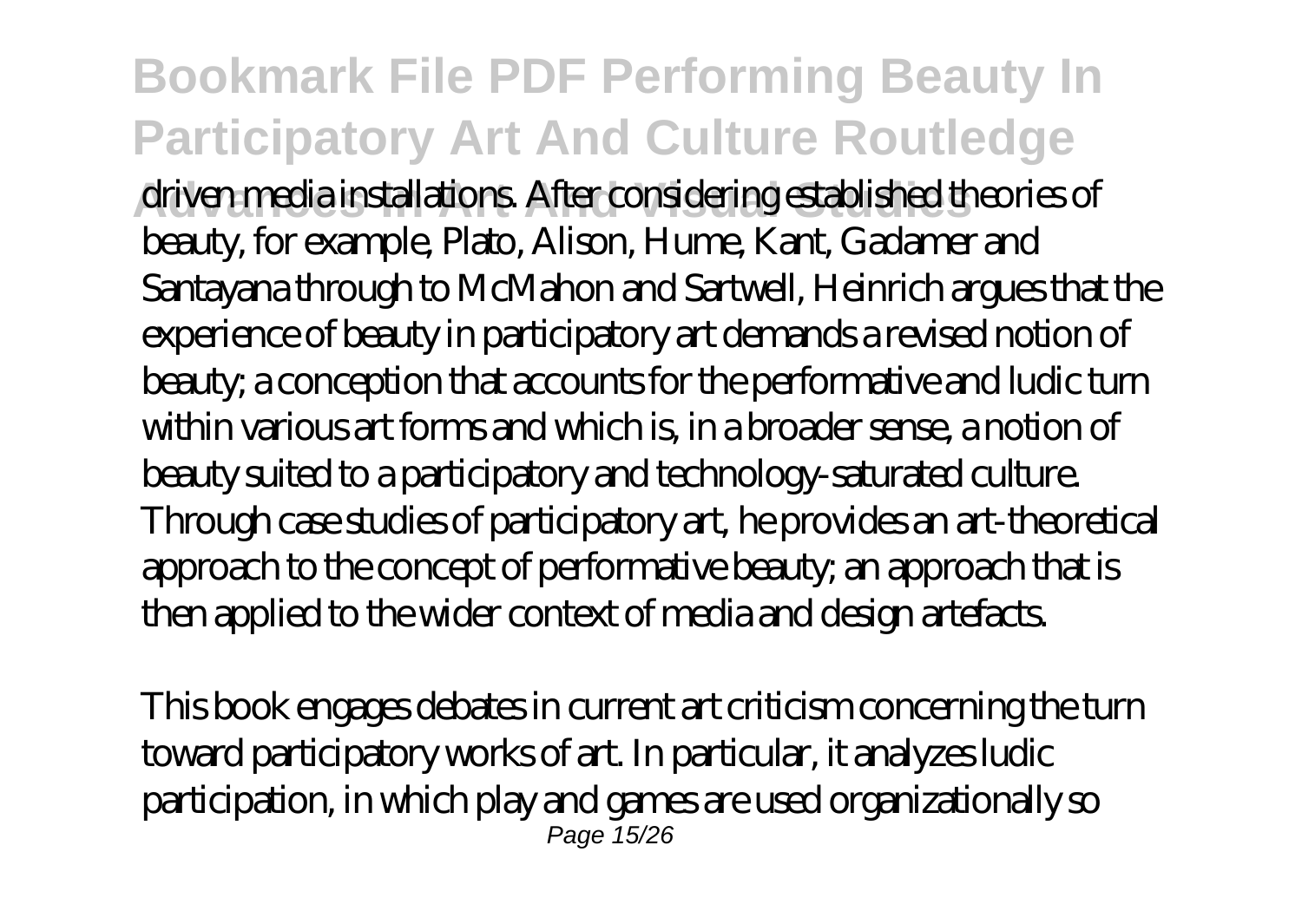**Bookmark File PDF Performing Beauty In Participatory Art And Culture Routledge Advances In Art And Visual Studies** that participants actively engage with or complete the work of art through their play. Here Stott explores the complex and systematic organization of works of ludic participation, showing how these correlate with social systems of communication, exhibition, and governance. At a time when the advocacy of play and participation has become widespread in our culture, he addresses the shortage of literature on the use of play and games in modern and contemporary arts practice in order to begin a play theory of organization and governance.

Since the 1990s, critics and curators have broadly accepted the notion that participatory art is the ultimate political art: that by encouraging an audience to take part an artist can promote new emancipatory social relations. Around the world, the champions of this form of expression Page 16/26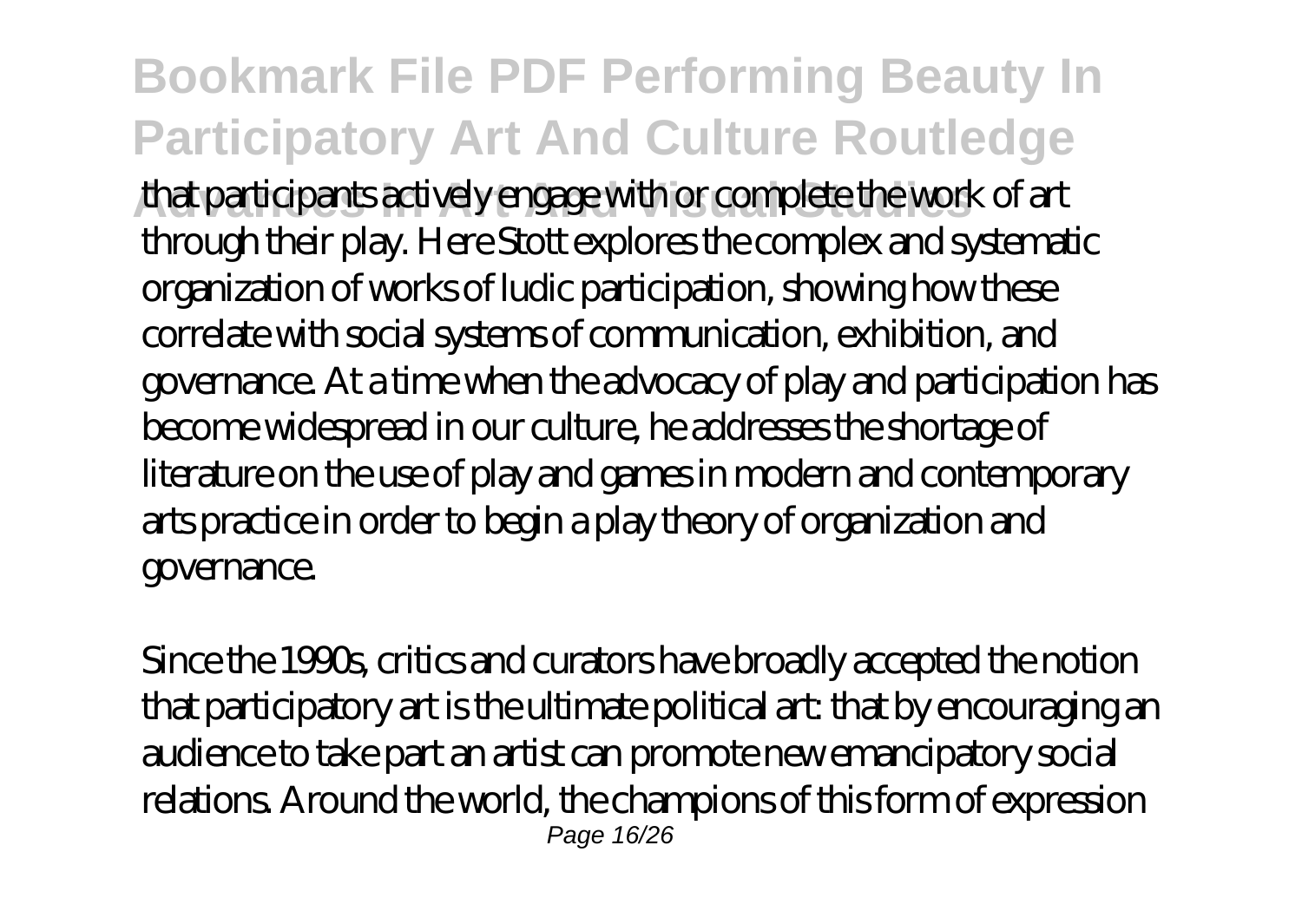**Bookmark File PDF Performing Beauty In Participatory Art And Culture Routledge Advances In Art And Visual Studies** are numerous, ranging from art historians such as Grant Kester, curators such as Nicolas Bourriaud and Nato Thompson, to performance theorists such as Shannon Jackson. Artificial Hells is the first historical and theoretical overview of socially engaged participatory art, known in the US as "social practice." Claire Bishop follows the trajectory of twentieth-century art and examines key moments in the development of a participatory aesthetic. This itinerary takes in Futurism and Dada; the Situationist International; Happenings in Eastern Europe, Argentina and Paris; the 1970s Community Arts Movement; and the Artists Placement Group. It concludes with a discussion of long-term educational projects by contemporary artists such as Thomas Hirschhorn, Tania Bruguera, Pawe? Althamer and Paul Chan. Since her controversial essay in Artforum in 2006, Claire Bishop has been one of the few to challenge Page 17/26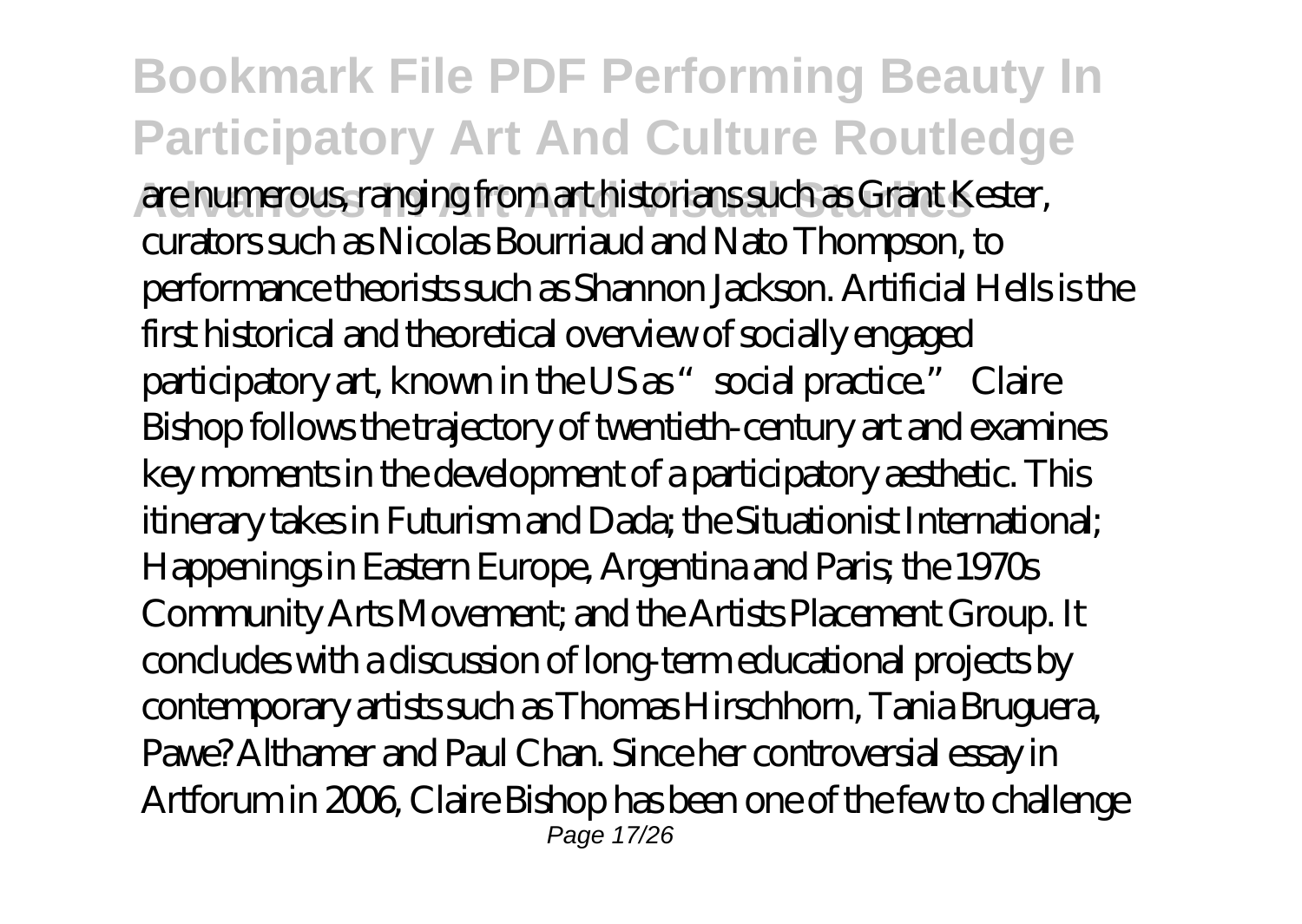**Bookmark File PDF Performing Beauty In Participatory Art And Culture Routledge Advances In Art And Visual Studies** the political and aesthetic ambitions of participatory art. In Artificial Hells, she not only scrutinizes the emancipatory claims made for these projects, but also provides an alternative to the ethical (rather than artistic) criteria invited by such artworks. Artificial Hells calls for a less prescriptive approach to art and politics, and for more compelling, troubling and bolder forms of participatory art and criticism.

From the contents: O.U. Participatory art now 01. The normalisation of participatory art 0II. What is participatory art?02. Concepts03. Defnitions04. The intentions of participatory art 05. The art of participatory art 06. The ethics of participatory art 0III. Where does participatory art come from?07. Making history 08. Deep roots 09. Community art and the cultural revolution (1968 to 1988) 010. Participatory art and appropriation (1988 to 2008). Page 18/26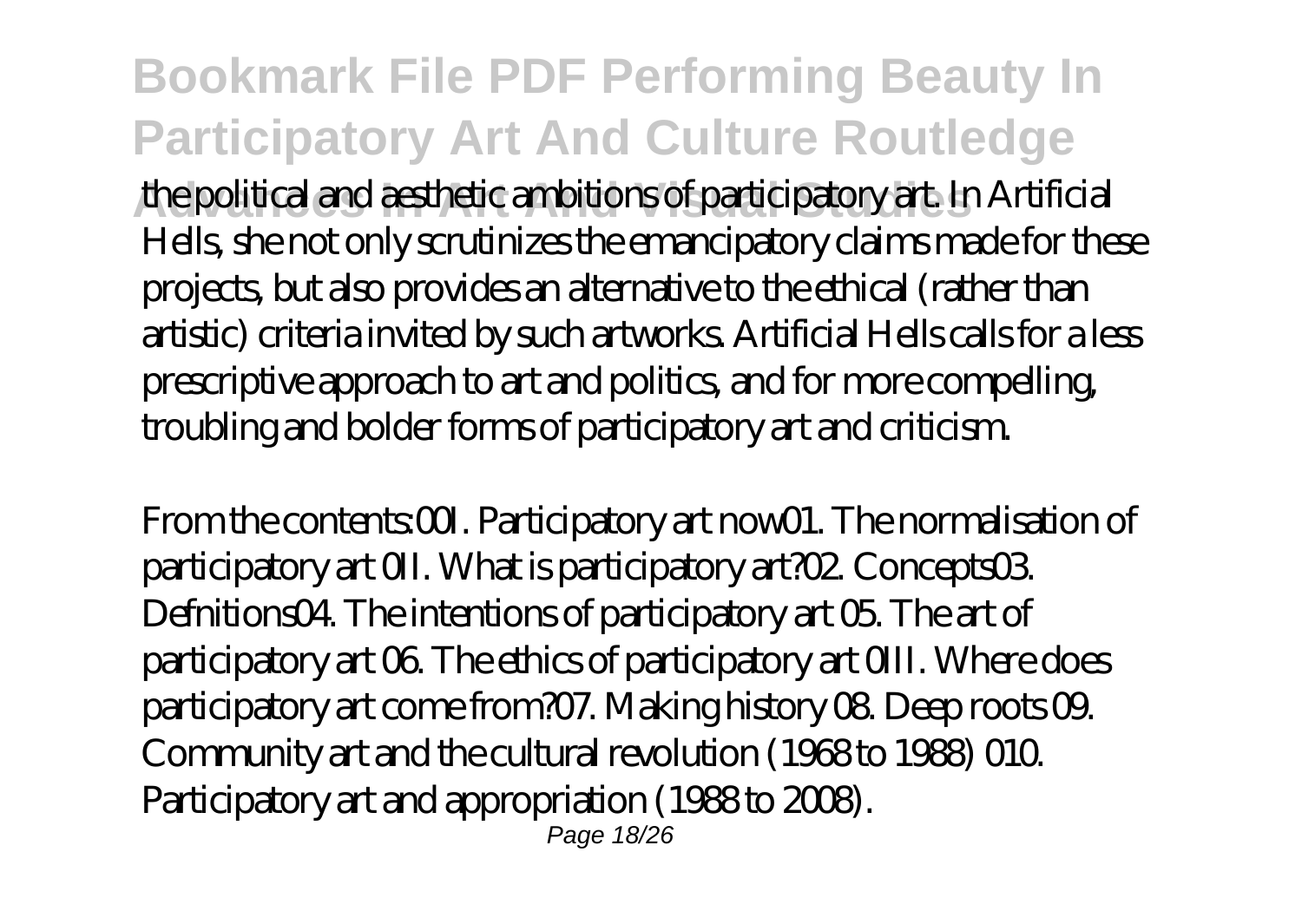**Bookmark File PDF Performing Beauty In Participatory Art And Culture Routledge Advances In Art And Visual Studies** Applied Practice: Evidence and Impact in Theatre, Music and Art engages with a diversity of contexts, locations and arts forms – including theatre, music and fine art – and brings together theoretical, political and practice-based perspectives on the question of 'evidence' in relation to participatory arts practice in social contexts. This collection is a unique contribution to the field, focusing on one of the vital concerns for a growing and developing set of arts and research practices. It asks us to consider evidence not only in terms of methodology but also in the light of the ideological, political and pragmatic implications of that methodology. In Part One, Matthew Reason and Nick Rowe reflect on evidence and impact in the participatory arts in relation to recurring conceptual and methodological motifs. These include issues of purpose and obliquity; Page 19/26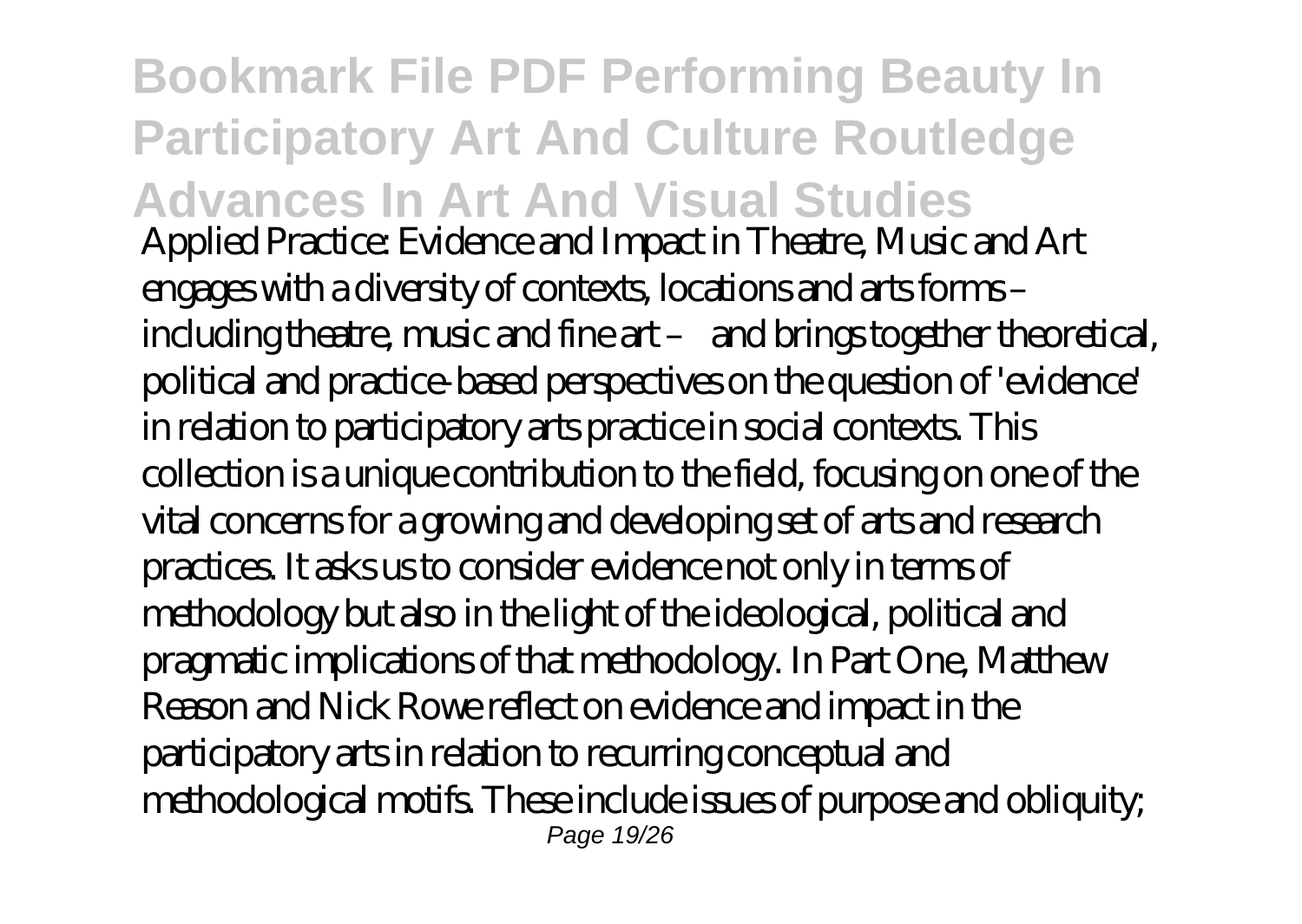**Bookmark File PDF Performing Beauty In Participatory Art And Culture Routledge Advances In Art And Visual Studies** the relationship between evidence and knowledge; intrinsic and instrumental impacts, and the value of participatory research. Part Two explores the diversity of perspectives, contexts and methodologies in examining what it is possible to know, say and evidence about the often complex and intimate impact of participatory arts. Part Three brings together case studies in which practitioners and practice-based researchers consider the frustrations, opportunities and successes they face in addressing the challenge to produce evidence for the impact of their practice.

"'What is art?' is one of the classic questions that philosophy has addressed over the ages, from the ancients to today. Taking as its starting point debates over the various definitions of art found in history, this article presents and discusses some of the major theories Page 20/26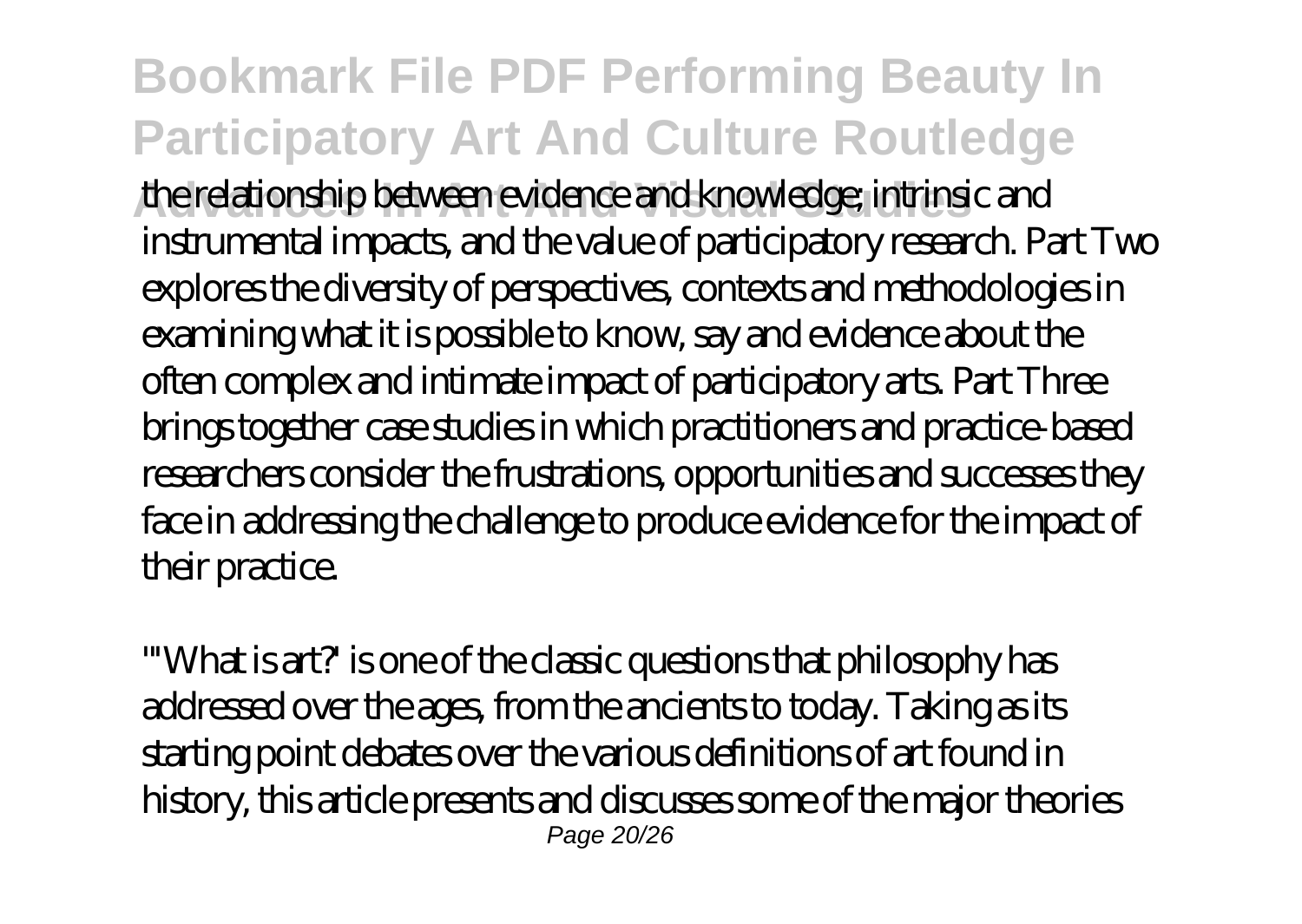### **Bookmark File PDF Performing Beauty In Participatory Art And Culture Routledge**

**Advances In Art And Visual Studies** offered by both the analytic and continental traditions. It then looks at the theoretical reasons that led twentieth-century philosophy to reopen the question of definition, and in many cases inquire into the ontology of art itself. Finally, a series of considerations are addressed to help shift the problem of definition onto a new plane, one that is able to respond to the challenges of the performing and participatory arts, which more than any other form of art present particularly unconventional ontologies."--Page 4 of cover.

Between 2014 and 2017, the artistic research project "TransCoding - From 'Highbrow Art' to Participatory Culture" encouraged creative participation in multimedia art via social media. Based on the artworks that emerged from the project, Barbara Lü neburg investigates authorship, authority, motivational factors, and aesthetics in Page 21/26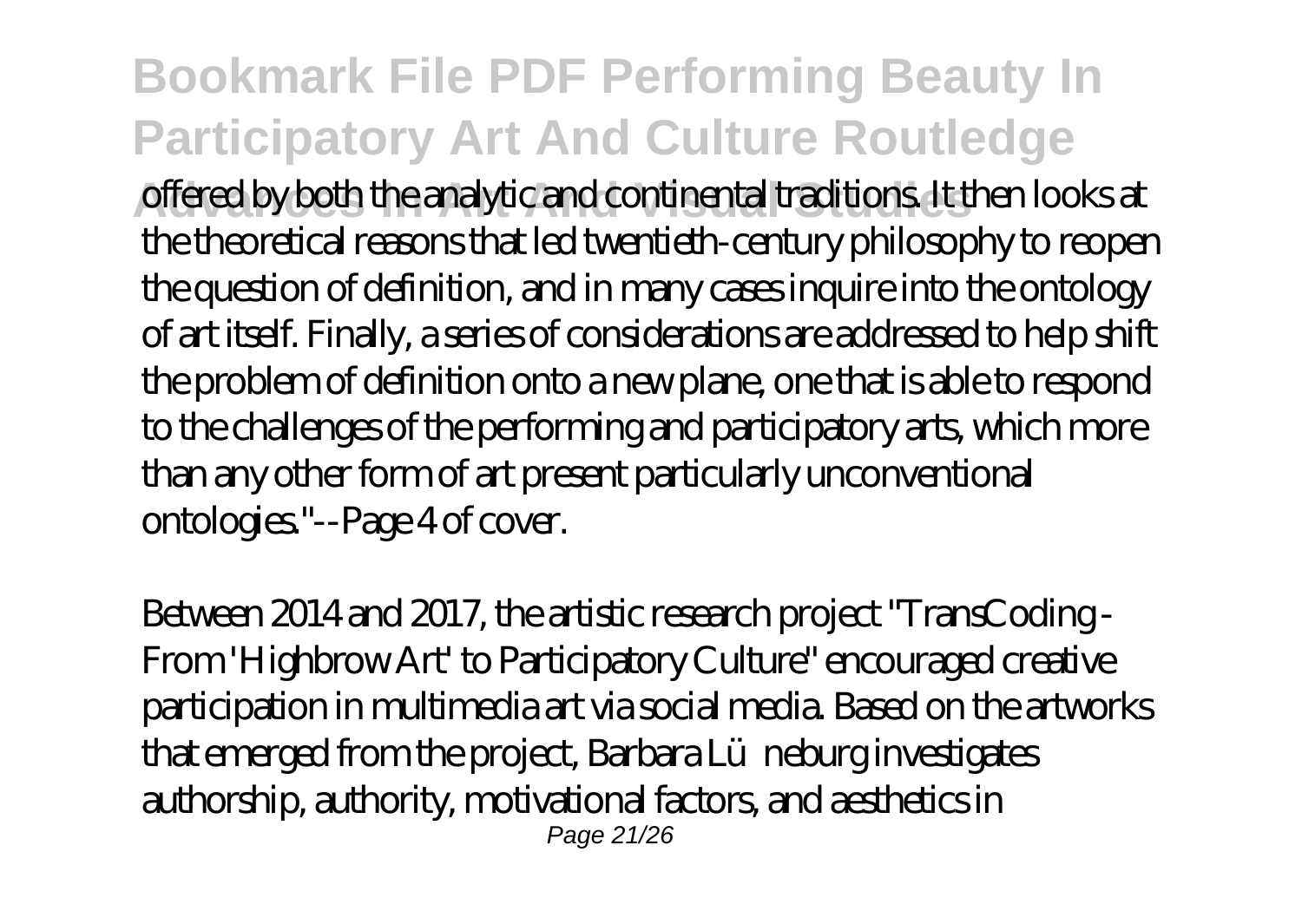**Bookmark File PDF Performing Beauty In Participatory Art And Culture Routledge** participatory art created with the help of web 2.0 technology. The interdisciplinary approach includes perspectives from sociology, cultural and media studies, and offers an exclusive view and analysis from the inside through the method of artistic research. In addition, the study documents selected community projects and the creation processes of the artworks Slices of Life and Read me.

At an ecopark in Mexico, tourists pretend to be illegal migrants, braving inhospitable terrain and the U.S. Border Patrol as they attempt to cross the border. At a living history museum in Indiana, daytime visitors return after dark to play fugitive slaves on the Underground Railroad. In the Mojave Desert, the U.S. Army simulates entire provinces of Iraq and Afghanistan, complete with bustling villages, insurgents, and Arabic-speaking townspeople, to train soldiers for Page 22/26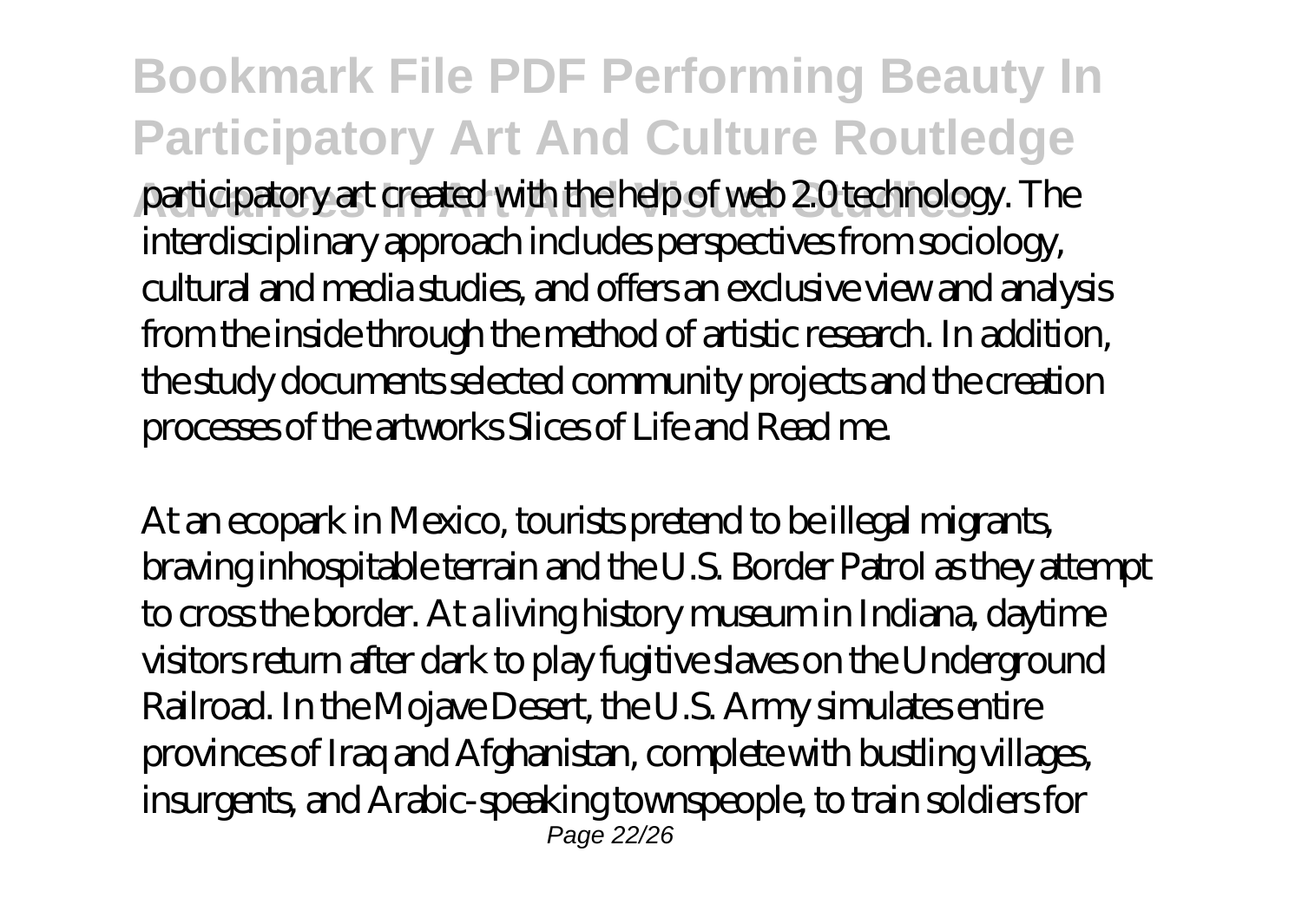## **Bookmark File PDF Performing Beauty In Participatory Art And Culture Routledge**

**Advances In Art And Visual Studies** deployment to the Middle East. At a nursing home, trainees put on fogged glasses and earplugs, thick bands around their finger joints, and sandbag harnesses to simulate the effects of aging and to gain empathy for their patients. These immersive environments in which spectatorparticipants engage in simulations of various kinds—or

simming" —are the subject of Scott Magelssen's book. His book lays out the ways in which simming can provide efficacy and promote social change through affective, embodied testimony. Using methodology from theater history and performance studies (particularly as these fields intersect with cultural studies, communication, history, popular culture, and American studies), Magelssen explores the ways these representational practices produce, reify, or contest cultural and societal perceptions of identity.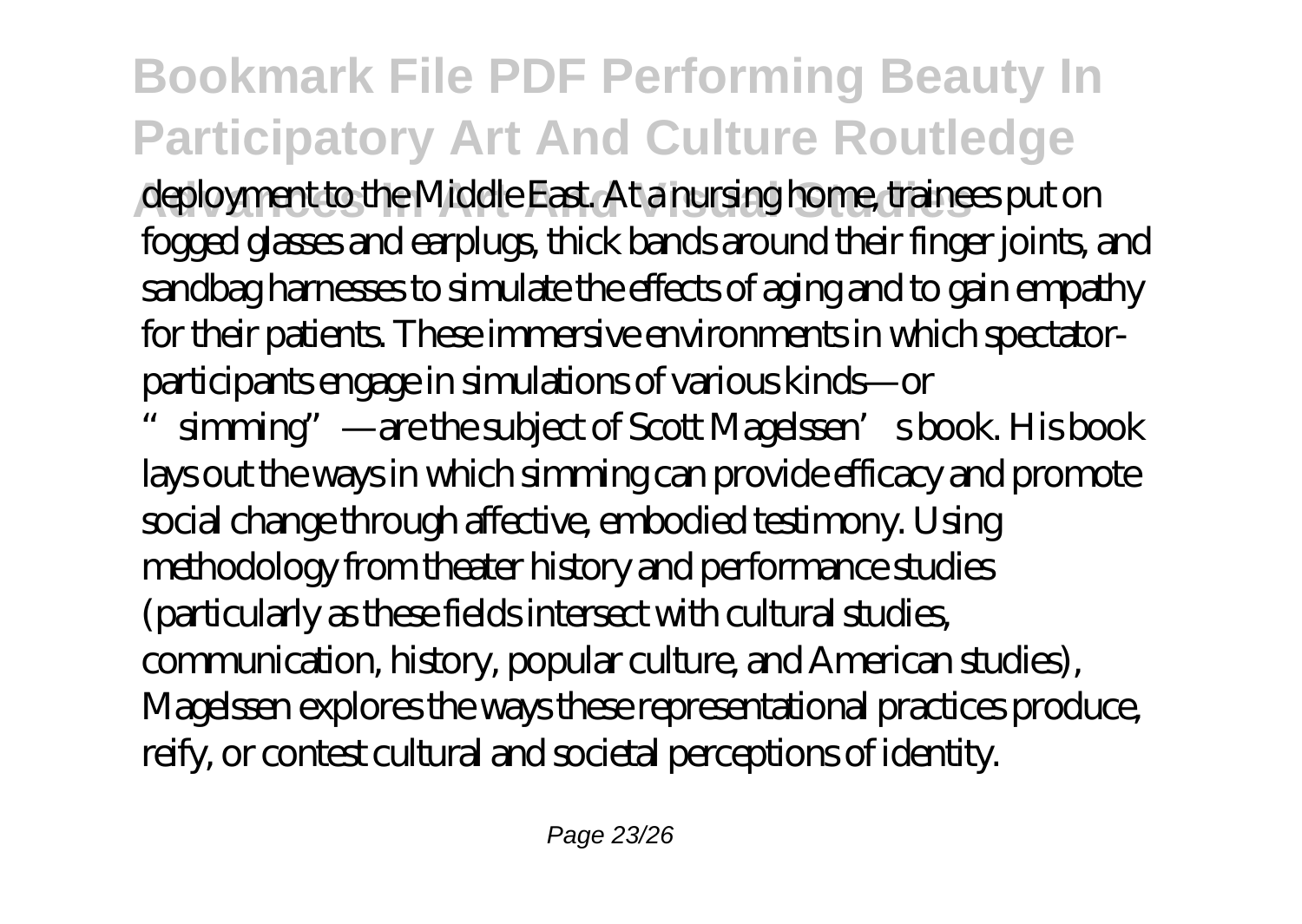**Bookmark File PDF Performing Beauty In Participatory Art And Culture Routledge Advances In Art And Visual Studies** What is interactive art? Is this a genre? A medium? An art movement? Must a work be physically active to be classified as such, or do we interact when we sense and make sense? Is a switch-throw or link-click enough - I do this, and that happens - or must subjects and objects be confused over time? Is interaction multiple in its engagements (relational), or a one-to-one reaction (programmed)? Are interactive designs somehow more democratic and individualized than others, or is that merely a commercial strategy to sell products and ideas? This book argues that interactive art frames moving-thinking-feeling as embodiment; the body is addressed as it is formed, and in relation. Interactive installations amplify how the body's inscriptions, meanings, and matters unfold out, while the world's sensations, concepts, and matters enfold in. Interactive artwork creates situations that enhance, disrupt, and alter experience and action in ways that call attention to Page 24/26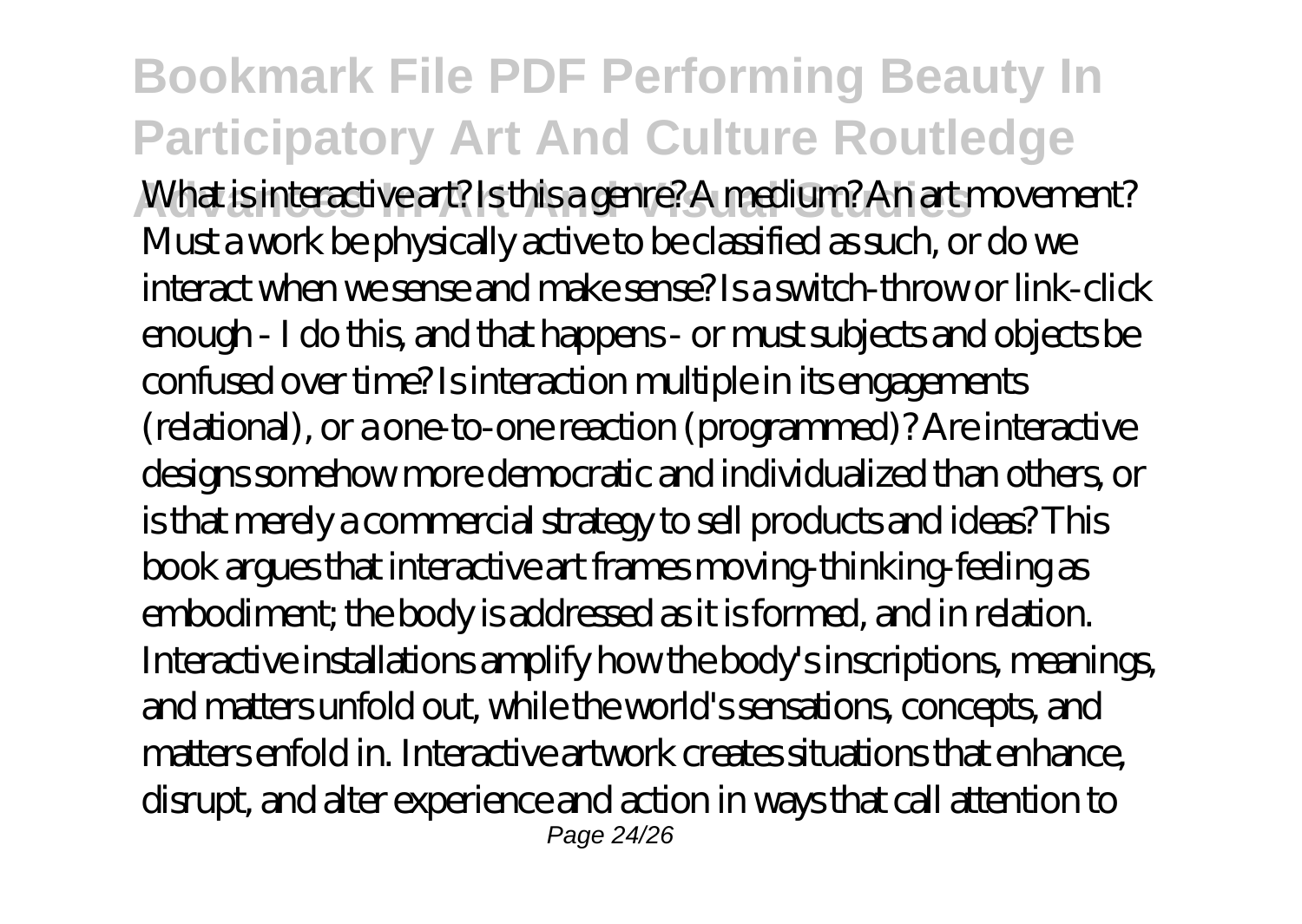**Bookmark File PDF Performing Beauty In Participatory Art And Culture Routledge Advances In Art And Visual Studies** our varied relationships with and as both structure and matter. Nathaniel Stern's inspirational book, Interactive Art and Embodiment, outlines how new media has the ability to intervene in, and challenge, not only the construction of bodies and identities, but also the ongoing and emergent processes of embodiment, as they happen. It includes immersive descriptions of a significant number of interactive artworks and over 40 colour images. The theorists, artists, practitioners and curators discussed in this text include Brian Massumi, Christiane Paul, Sarah Cook, Beryl Graham, Kelli Fuery, Theodore Watson, William Kentridge, Char Davies, Stelarc, Janet Cardiff, Carlo Zanni, Tero Saarinen, Karen Barad, Daniel Rozin, Richard Schechner, Nicole Ridgway, Rebecca Schneider, Annie Sprinkle, Karen Finley, VALIE EXPORT, The Guerrilla Girls, Tegan Bristow, Brian Knep, Anna Munster, Zach Lieberman, Golan Levin, Simon Penny, Camille Page 25/26